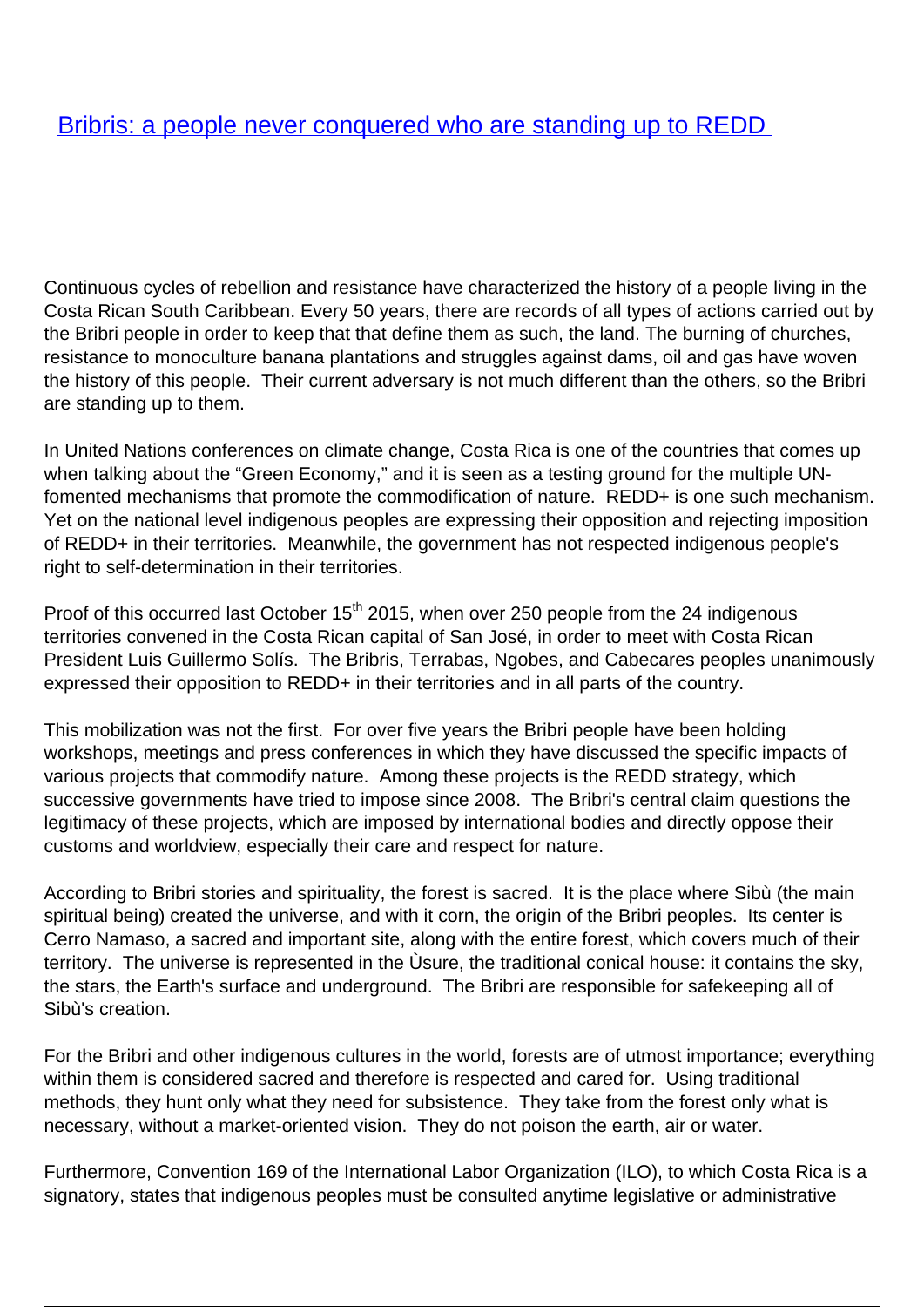measures are foreseen to directly affect them. These consultations must be free, prior and informed; and carried out through appropriate procedures and in good faith. The United Nations Declaration on the Rights of Indigenous Peoples also supports the principal of Free, Prior Informed Consent.

The REDD+ strategy development process began in Costa Rica in late 2008, with support from the World Bank's Forest Carbon Partnership Facility (FCPF). Since its inception it has ignored the rights of indigenous peoples at the national level.

Reviewing the events, we observe the history of imposition:

In 2009 the REDD+ strategy was developed with the complicity of alleged indigenous representatives—individuals who had not been chosen by popular vote, nor by their customs. These imposed representatives never informed their communities about what they were negotiating.

In 2012 an indigenous consultation plan was developed with alleged indigenous leaders—appointed by the national government, not by the indigenous peoples.

In 2013 an Executive Decree created a REDD+ Steering Committee and Executive Secretariat. The latter has only one indigenous member representing all indigenous groups in the country (8 groups in all, distributed throughout 24 territories). Again, this appointment occurred without broad participation.

In September 2015, the government presented the program of Indigenous Fees for Environmental Services (PSA) in the framework of "pre-consultation." This was simultaneously seen as laying the groundwork for REDD+. Once again, the same story was repeated: the program was developed without people knowing where it originated, who was involved, or how agreements were reached.

The National Forestry Financing Fund (FONAFIFO) is the agency responsible for implementing the national REDD strategy, and it plans to do so between 2016 and 2020. A consultation process with indigenous peoples is expected to occur, yet it should have happened prior to the current implementation process. Consequently there is a huge information gap. Communities have many questions: How and Why has this sprung up? How does it work? What would the benefits and impacts be?

For over 530 years the same story of domination has repeated itself: trying to erase their language, which is essential to keeping their culture intact; imposing outside educational systems; and imposing governments and laws that have nothing to do with their traditional leadership structures and forms of government. This paves the way for mega projects that destroy the forest and pollute the rivers. Highways and electrical lines that cross through indigenous territories are being built, constantly invading their lands, and finally evicting them. REDD is no different than any other tool of colonization, but simply a new twist on capitalism.

REDD+, as conceived, prohibits the use of forests and thus all "resources" within. Those who marched in front of the Presidential Palace last October 15<sup>th</sup> are well aware of this: "REDD disrespects our worldview by placing a price on and commodifying our forests, our sacred sites, our rivers and all beings that inhabit them...We demand that our way of taking care of forests be respected, as it goes far beyond projects that come from outside. Those projects divide the fabric of our ancestral communities, which has enabled the mountains to remain intact today. As indigenous peoples we say: We cannot sell the air, the water, gold or the mountain...if we drain the lifeblood of the forest, it will die." (1)